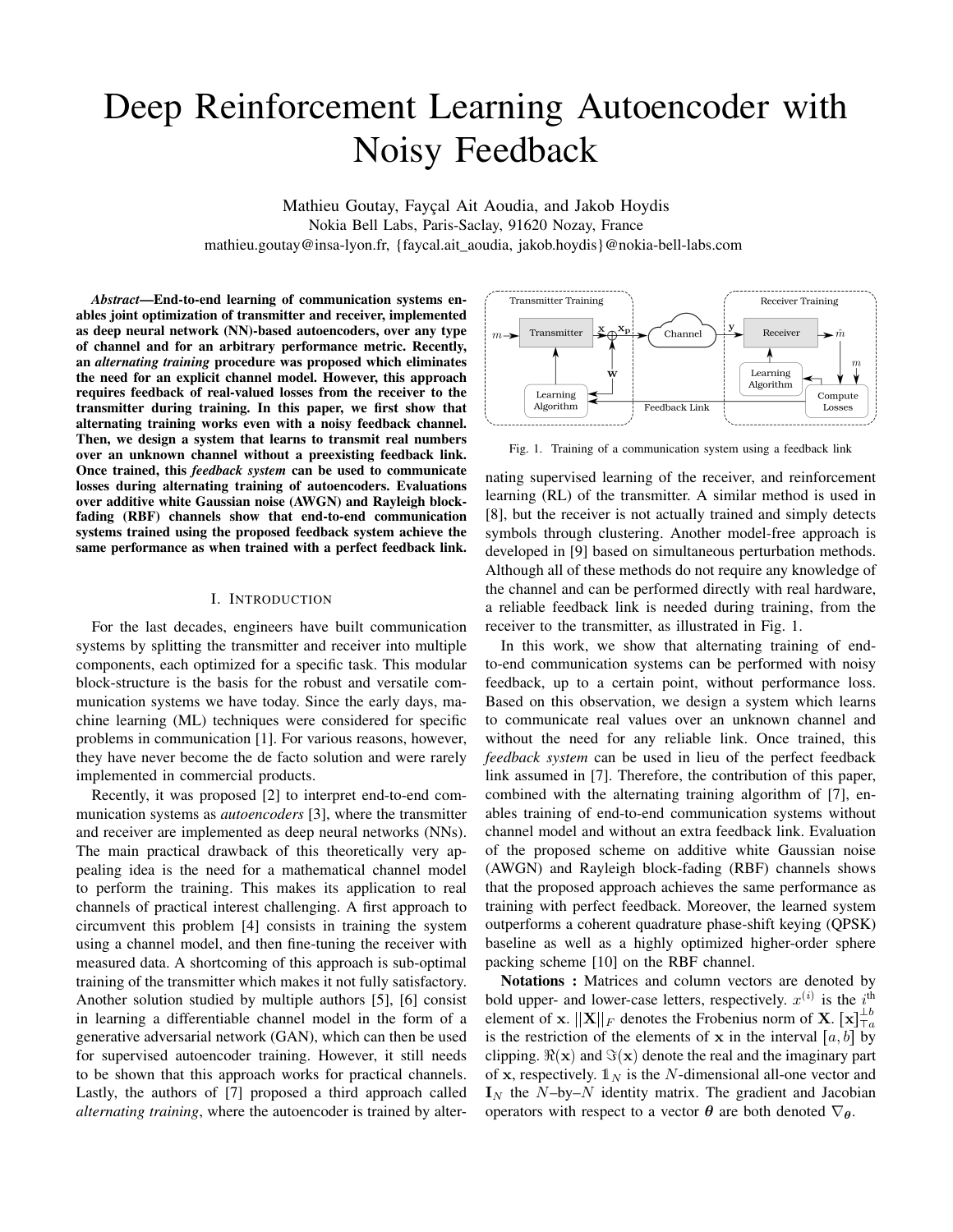# II. LEARNING OF A COMMUNICATION SYSTEM

In an ML-based end-to-end communication system, the transmitter and the receiver are both implemented as deep NNs, with parameters (weights, bias)  $\theta_T$  and  $\theta_R$ , respectively. The transmitter  $f_{\theta_T}^T : \mathbb{M} \to \mathbb{C}^{N_c}$  maps a message m uniformly drawn from a finite discrete set  $\mathbb{M} = \{1, \dots, M\}$  to a vector of complex symbols  $\mathbf{x} \in \mathbb{C}^{N_c}$ , which are normalized and sent over the channel.  $N_c$  is the number of (complex) channel uses. The receiver  $f_{\theta_R}^R: \mathbb{C}^{N_c} \to \left\{ \mathbf{p} \in \mathbb{R}^M_+ \mid \sum_{i=1}^M p^{(i)} = 1 \right\}$ generates a probability distribution over M from the received signal y, and hard decoding is achieved by taking the message  $m$  with highest probability. The channel acts as a stochastic black box with unknown transfer function which alters the sent signal x according to the conditional distribution  $P(y|x)$ .

The key idea of alternating training [7] is to find the best sets of parameters by alternating between supervised learning of the receiver and RL-based learning of the transmitter (Fig. 1). The aim of receiver training is to learn an estimate of the conditional probability  $P(m|\mathbf{y})$  and is performed by stochastic gradient descent (SGD) [3] on the cross-entropy (CE)

$$
L(\boldsymbol{\theta}_R) = \frac{1}{S_c} \sum_{i=1}^{S_c} -\log\left(\left[f_{\boldsymbol{\theta}_R}^R(\mathbf{y}^{(i)})\right]^{(m^{(i)})}\right)
$$
(1)

where  $S_c$  is the *minibatch* size, i.e., the number of examples  $m^{(i)}$  used to estimate the loss L,  $l^{(i)}$  is the *per example loss*,  $\mathbf{y}^{(i)}$  the signal received when  $m^{(i)}$  was sent, and  $\left[f_{\theta_R}^{R}(\mathbf{y}^{(i)})\right]$ the probability distribution vector over all possible messages outputted by the receiver. It is assumed that the examples are independent and identically distributed (i.i.d.).

Transmitter training is achieved by adding a zero-mean stochastic perturbation w to the encoded message, i.e.,  $x_p =$  $x+w$  denotes the resulting signal transmitted over the channel. The perturbation is chosen to be Gaussian i.i.d. with a variance  $\sigma_c$ ,  $\mathbf{w} \sim \mathcal{CN}(\mathbf{0}, \sigma_c^2 \mathbf{I}_{N_c})$ , so the conditional distribution of  $\mathbf{x}_p$ is denoted by  $\pi_{\theta_T}(\mathbf{x}_p|m) = \mathcal{CN}(f_{\theta_T}^T(m), \sigma_c^2 \mathbf{I}_{N_c})$ . The receiver computes the per-example losses  $l^{(i)}$  for all transmitted messages  $m^{(i)}$ , and sends them back to the transmitter, which optimizes its parameters  $\theta_T$  by SGD. The gradient of the aggregate loss  $J(\mathbf{m}, \mathbf{l}, \mathbf{X}_p)$  under the *policy*  $\pi_{\theta_T}$  is estimated using the policy gradient theorem [11] from the field of RL :

$$
\nabla_{\boldsymbol{\theta}_T} J(\mathbf{m}, \mathbf{l}, \mathbf{X}_p) = \frac{1}{S_c} \sum_{i=1}^{S_c} l^{(i)} \underbrace{\nabla_{\boldsymbol{\theta}_T} \log \left( \pi_{\boldsymbol{\theta}_T}(\mathbf{x}_p^{(i)} | m^{(i)}) \right)}_{\triangleq D^{(i)}} \tag{2}
$$
\n
$$
= \frac{1}{S_c} \sum_{i=1}^{S_c} \frac{2l^{(i)}}{\sigma_c^2} \left( \nabla_{\boldsymbol{\theta}_T} f_{\boldsymbol{\theta}_T}^T \left( m^{(i)} \right) \right)^{\mathsf{T}} \left( \mathbf{x}_p^{(i)} - f_{\boldsymbol{\theta}_T}^T \left( m^{(i)} \right) \right)
$$

where 1 is the vector of per-example losses  $l^{(i)}$  and  $\mathbf{X}_p$  the matrix of perturbed vectors  $\mathbf{x}_p^{(i)}$ .

In [7], the authors assumed that a perfectly reliable link is available to feed back the losses computed by the receiver to the transmitter, which is hardly the case in practice. In the next section, we study the effect of *noisy* feedback on the end-to-end system training process.

## III. EFFECT OF NOISY LOSSES ON TRAINING

Assuming a noisy scalar feedback channel, we denote by  $\varepsilon$ the error introduced by the channel, such that  $l = l + \varepsilon$ , where I denotes the true loss vector, and I the noisy loss. We model the feedback channel as being AWGN, i.e.,  $\varepsilon \sim \mathcal{N}(\mathbf{0}, \sigma_l^2 \mathbf{I}_{S_c})$ . Note that  $\sigma_l^2$  is the mean squared error (MSE) between 1 and I. We denote by  $\nabla_{\theta_T} \tilde{J}$  the loss function gradient estimator obtained by replacing the true losses by noisy ones in (2). All the numerical evaluations of this section were performed with  $S_c = 10^5$ ,  $M = 256$ ,  $N_c = 4$ , and  $\sigma_c^2 = 0.02$ .

### *A. Effect of the Noise Variance on the Loss Function Gradient*

As the error  $\varepsilon$  is assumed to have zero-mean, one can easily see that the loss function gradient estimator is not biased, i.e.,  $\mathbb{E} \left[ \nabla_{\theta_T} \widetilde{J} \right] = \mathbb{E} \left[ \nabla_{\theta_T} J \right]$ . However, noisy feedback increases the estimator variance, interfering with the communication system training. To get insight into this issue, one can compute the cumulative element-wise variance of  $\nabla_{\theta_{T}} J$ , denoted by V:

$$
V \triangleq \mathbb{E}\left[\left\|\nabla_{\theta_T}\tilde{J} - \mathbb{E}\left[\nabla_{\theta_T}J\right]\right\|_2^2\right]
$$
  
\n
$$
= \mathbb{E}\left[\left\|\frac{1}{S_c}\sum_{i=0}^{S_c}\tilde{l}^{(i)}D^{(i)} - \mathbb{E}\left[\frac{1}{S_c}\sum_{i=0}^{S_c}l^{(i)}D^{(i)}\right]\right\|_2^2\right]
$$
(3)  
\n
$$
= \frac{1}{S_c}\left(\underbrace{\mathbb{E}\left[\left\|lD - \mathbb{E}\left[lD\right]\right\|_2^2\right]}_{\triangleq A} + \underbrace{\sigma_l^2\mathbb{E}\left[\left\|D\right\|_2^2\right]}_{\triangleq B}\right)
$$

where  $l$  and  $D$  refer to the random variables generating the samples  $l^{(i)}$  and  $D^{(i)}$  (as defined in (2)), respectively. It can be noticed that A is the cumulative element-wise variance of the loss function gradient estimator without noise  $\nabla_{\theta_{T}} J$ . Having noisy feedback therefore increases  $V$  by the term  $B$  which can be written as:

$$
B = \frac{4\sigma_l^2}{\sigma_c^4} \mathbb{E}\left[||\nabla_{\theta_T} f_{\theta_T}^T(m)||_F^2\right].\tag{4}
$$

Fig. 2 shows a numerical evaluation of  $V$  as a function of  $\sigma_l^2$  for an untrained system, after 1000 training iterations, and for a system trained until no significant progress could be observed. In the three considered cases,  $V$  is not significantly impacted by increasing values of  $\sigma_l^2$  up to a certain point, from which V increases linearly with  $\sigma_l^2$ . From the above analysis, this phenomenon can be explained by the minor impact of B on V compared to A for low values of  $\sigma_l^2$ . However, as  $\sigma_l^2$  increases, the value of B grows up to the point that it becomes the predominant term. Another remarkable results of this numerical evaluations is the decrease of  $V$  with the number of training iterations. This can be explained by the fact that the losses are positive and bounded, and that the training process aims to reduce their expected value, leading simultaneously to a decreased variance.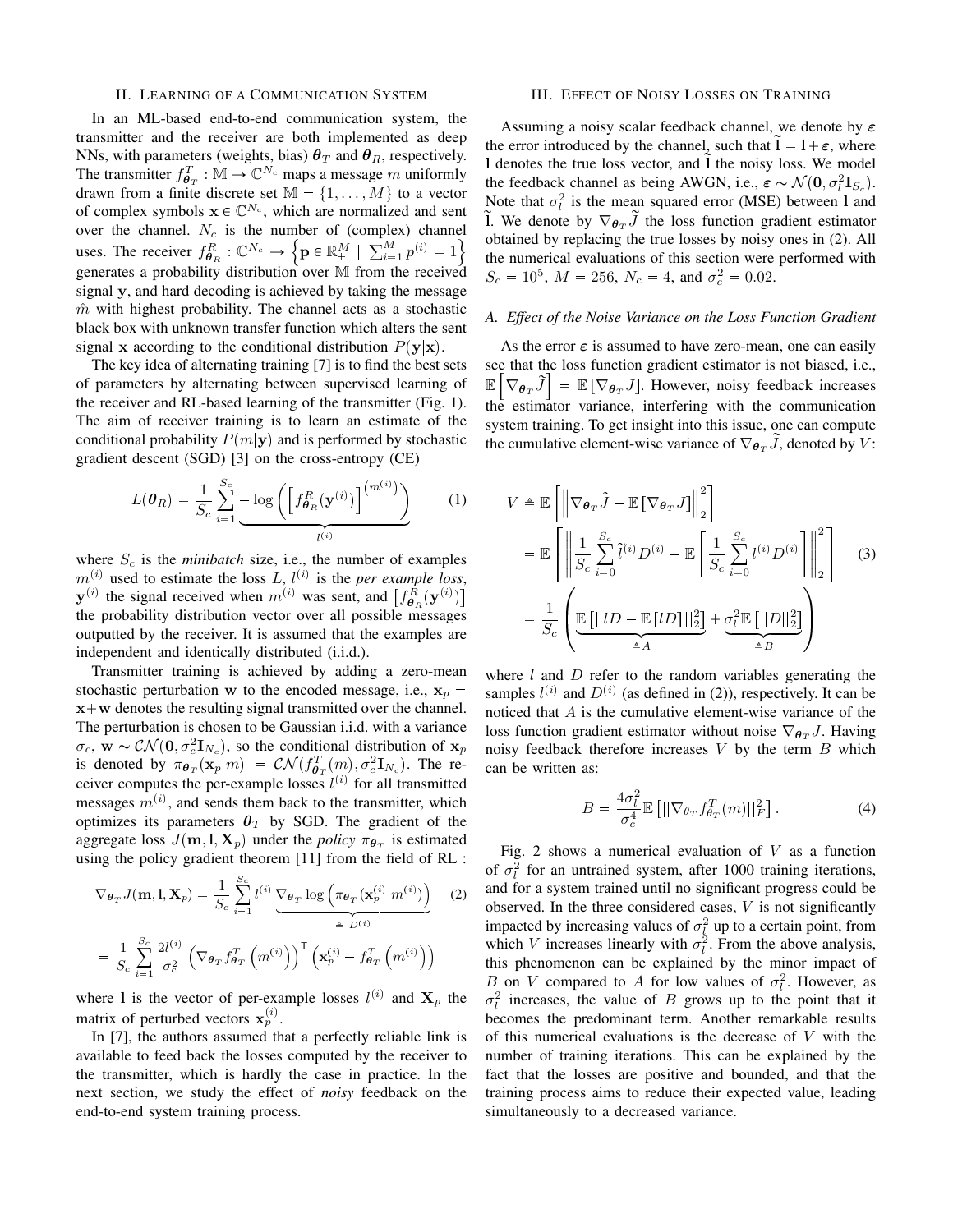

Fig. 2. Numerical evaluation of the cumulative element-wise variance of the loss function gradient estimator V for different values of  $\sigma_l^2$  (MSE)

# *B. Impact of the Noise Variance on the BLER*

Fig. 3 compares the block error rate (BLER), i.e.,  $Pr(\hat{m} \neq m)$ , achieved by a fully trained autoencoder using alternative training with perfect feedback against that achieved with noisy feedback. Both training and evaluation were done on an AWGN channel with a signal-to-noise ratio (SNR) of 10 dB as defined in (5) in Section V. Up to values of  $\sigma_l^2 \approx 10^{-2}$ , the system with noisy feedback achieves the same performance as if it was trained with a perfect feedback link. For higher values of  $\sigma_l^2$ , the achieved BLER increases quickly with  $\sigma_l^2$ . These results can be explained by the high variance of the gradient loss estimator for values of  $\sigma_l^2$  higher than  $10^{-2}$ , leading to poor training of the transmitter.

These results suggest that training an autoencoder with noisy feedback can lead to the same BLER performance as with perfect feedback, as long as the MSE of the noisy feedback link stays below a threshold, estimated here as being approximately  $10^{-2}$ . Motivated by this observation, we present in the next section a system which learns to transmit real scalars. This system achieves a low enough MSE so that it can be used, once trained, to feed back the losses in the alternating training scheme, as shown in Fig. 4, and enables the same BLER performance as in [7] with a perfect feedback.

## IV. LEARNING THE COMMUNICATION OF REAL NUMBERS

This section presents an ML-based end-to-end system for the transmission of real numbers, referred to as *feedback system*, in opposition to the *communication system* presented in Section II which sends messages. The corresponding training algorithm is also introduced, and does not require any channel model or preexisting feedback link. It is assumed that the real numbers to be transmitted take values in  $[0, 1]$ . Two *devices*, denoted by A and B, are each assumed to be equipped with a transmitter and a receiver, allowing data transmission and reception. Transmitter A aims to communicate real numbers to receiver B, and similarly transmitter B aims to communicate real numbers to receiver A. This is illustrated in Fig. 5.



Fig. 3. Comparison of the BLER achieved by communication systems trained with noisy and perfect feedback



Fig. 4. Training of a communication system using a feedback system

Transmitter  $X \in \{A, B\}$  implements the mapping:  $f_{\theta_{T_X}}^{T_X}$ :  $\mathbb{R} \to \mathbb{C}^{N_f}$ , where  $\theta_{Tx}$  is the parameter vector of transmitter  $X$ , and  $N_f$  the number of channel uses required to send a single real number. The final layer normalizes the average energy per channel symbol, such that E  $\overline{1}$  $\frac{1}{N_f} \|\mathbf{x}\|_2^2$  $= 1.$  Receiver  $X \in \{A, B\}$  implements the mapping  $f_{\theta_{R_X}}^{R_X} : \mathbb{C}^{N_f} \to \mathbb{R}$ ,  $\theta_{R_X}$  being the parameter vector of receiver X. The proposed training algorithm, which can be seen as an extension of the one proposed in [7], is presented in the following.

## *A. Receiver Training*

Due to the symmetry between the devices A and B, only training of receiver B is described. First, transmitter A generates a minibatch of real numbers of size  $S_f$  containing realizations r distributed in  $[0, 1]$ . Each of these realizations is encoded by the transmitter into  $N_f$  complex symbols, creating an  $S_f$ -by- $N_f$  matrix **X** that is sent over the channel (rowby-row). The receiver receives the perturbed symbols  $Y$  and decodes them into real numbers  $\hat{r}$ . Finally, SGD is performed on  $f_{\theta_{R_B}}^{R_B}$  to minimize the MSE between r and  $\hat{r}$ , the CE only being used when transmitting messages. It is assumed that device B is aware of the true real numbers sent by the device A. This can easily be done in practice, e.g., using pseudo-random number generators initialized with the same seed. Algorithm 1 shows training of a receiver.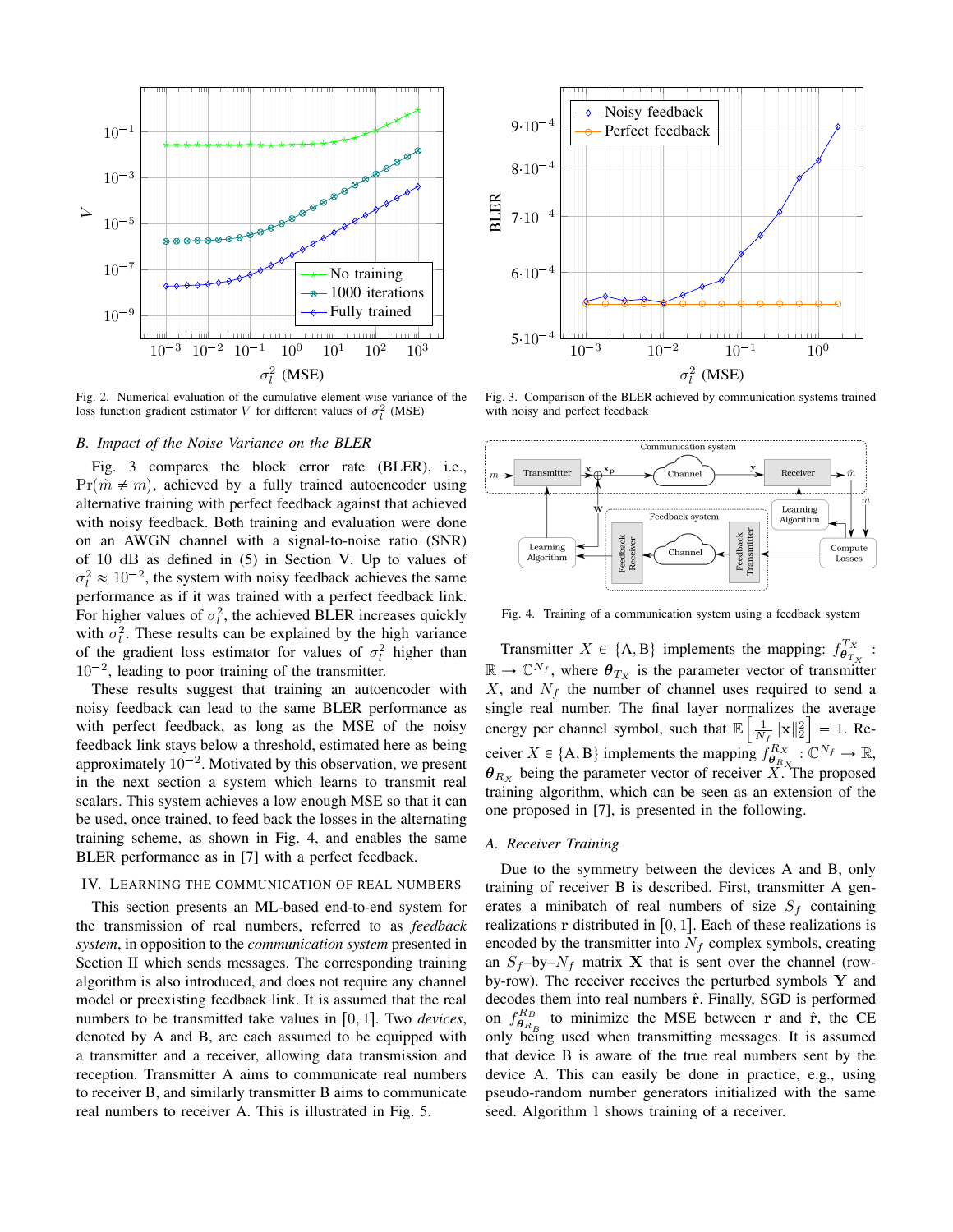

Fig. 5. Training of a feedback system

| <b>Algorithm 1: function TRAINRECEIVERB</b>                                                                                                                                                           |  |  |
|-------------------------------------------------------------------------------------------------------------------------------------------------------------------------------------------------------|--|--|
| $1:$ repeat                                                                                                                                                                                           |  |  |
|                                                                                                                                                                                                       |  |  |
| 2: $\mathbf{r} \leftarrow \text{TRAININGSOURCE}(S_f)$<br>3: $\mathbf{X} \leftarrow f_{\theta_{T_A}}^{(T_A)}(\mathbf{r})$<br>4: $\Rightarrow \text{Channel}: \mathbf{Y} \sim P(\mathbf{Y} \mathbf{X})$ |  |  |
|                                                                                                                                                                                                       |  |  |
| 5: $\hat{\mathbf{r}} \leftarrow f_{\theta_{R_B}}^{(R_B)}(\mathbf{Y})$                                                                                                                                 |  |  |
| 6: $\mathbf{r} \leftarrow \operatorname{TRAININGSOURCE}(S_f)$ Receiver B<br>7: $\operatorname{SGD}(\theta_{P} \cdot \mathbf{r} \cdot \hat{\mathbf{r}})$                                               |  |  |
| $SGD(\boldsymbol{\theta}_{R_B}, \mathbf{r}, \hat{\mathbf{r}})$                                                                                                                                        |  |  |
| 8: until Stop criterion is met                                                                                                                                                                        |  |  |

## *B. Transmitter Training*

Similarly, only training of transmitter A is presented due to symmetry. Transmitter A starts by creating a minibatch of real numbers of size  $S_f$  and encodes each example into  $N_f$  complex symbols to form the matrix **X** of size  $S_f$ -by- $N_f$ . Note that the batch size of the receiver and transmitter training are chosen equal for simplicity but could be different. To enable exploration, a stochastic perturbation is added to the output of the transmitter. More precisely, a perturbation matrix W is generated by sampling a circular complex Gaussian distribution with variance  $\sigma_f^2$ . In order to achieve unit energy channel symbols, the output of the transmitters are scaled before the perturbation is added, and the matrix containing the sent symbols is given by  $\mathbf{X}_p = \sqrt{1 - \sigma_f^2} \mathbf{X} + \mathbf{W}$ .

The receiver receives the matrix  $\bf{Y}$  and decodes the symbols into real numbers  $\hat{r}$ . The per-examples losses are computed as being the per-symbol squared error. Because the system is trained to communicate real numbers in both ways, it is possible to transmit the losses back to the device A using the transmitter B, and thus avoiding the need of a preexisting reliable feedback link. Finally, SGD is performed on the transmitter weights using an estimation of the gradient obtained by the policy gradient theorem [11]. Algorithm 2 summarizes the training procedure of a transmitter.

### *C. Main Loop*

Algorithm 3 shows the main loop of the proposed algorithm. Each iteration is divided into two steps. In the first step, transmitter A and receiver B are trained iteratively until a certain criterion is met. In the second step, transmitter B and

### Algorithm 2 : function TRAINTRANSMITTERA

| $1:$ repeat |                                                                           |  |
|-------------|---------------------------------------------------------------------------|--|
| 2:          | $\mathbf{r} \leftarrow$ TRAININGSOURCE $(S_f)$                            |  |
| 3:          | $\mathbf{X} \leftarrow f_{\boldsymbol{\theta}_{T_A}}^{(T_A)}(\mathbf{r})$ |  |
| 4:          | Transmitter A<br>$\mathbf{W} \leftarrow$ PERTURBATION $(\sigma_f)$        |  |
| 5:          | $\mathbf{X}_p \leftarrow \sqrt{1 - \sigma_f^2 \mathbf{X} + \mathbf{W}}$   |  |
| 6:          | $\triangleright$ Channel : $\mathbf{Y} \sim P(\mathbf{Y} \mathbf{X}_p)$   |  |
| 7:          | $\hat{\mathbf{r}} \leftarrow f_{\theta_{R_B}}^{(R_B)}(\mathbf{Y})$        |  |
| 8:          | $\mathbf{r} \leftarrow$ TRAININGSOURCE $(S_f)$                            |  |
| 9:          | Receiver B<br>$l \leftarrow$ PEREXAMPLELOSSES $(r, \hat{r})$              |  |
| 10:         | SENDWITHTRANSMITTERB(1)                                                   |  |
| 11:         | $I \leftarrow$ RECEIVEWITHRECEIVERA                                       |  |
| 12:         | Transmitter A<br>$SGD(\theta_{T_A}, \hat{\mathbf{l}}, \mathbf{W})$        |  |
|             | 13: until Stop criterion is met                                           |  |

receiver A are trained in the same way. The intuition is that, by alternating between optimization of a transmitter and a receiver, communication errors will decrease. A key idea of this algorithm is to use one transmitter-receiver pair to transmit the losses which are needed for training of the other pair. We expect that as the training progresses, each pair will get better at reliably communicating real numbers (and hence losses), enabling more accurate optimization of the other pair.

| <b>Algorithm 3 :</b> Main loop |                                    |  |
|--------------------------------|------------------------------------|--|
|                                | 1: while Stop criterion not met do |  |
| 2:                             | while Stop criterion not met do    |  |
| 3:                             | <b>TRAINTRANSMITTERA</b>           |  |
| 4:                             | <b>TRAINRECEIVERB</b>              |  |
| 5:                             | end while                          |  |
| 6:                             | while Stop criterion not met do    |  |
| 7:                             | <b>TRAINTRANSMITTERB</b>           |  |
| 8:                             | TRAINRECEIVERA                     |  |
| 9:                             | end while                          |  |
|                                | $10:$ end while                    |  |

#### V. EVALUATION RESULTS

We first evaluate numerically the performance of the feedback system described above. Then, we compare the BLERs of the communication system of Section II trained using the alternating scheme with (i) perfect feedback [7] and (ii) the proposed feedback system. The SNR is defined as

$$
\text{SNR} = \frac{\mathbb{E}\left[\frac{1}{N_c} \|\mathbf{x}\|_2^2\right]}{\sigma^2} = \frac{1}{\sigma^2} \tag{5}
$$

where the last equality is due to normalization of channel symbols, and  $\sigma^2$  is the channel noise variance. Training was performed using the Adam [12] optimizer. Evaluation was done on AWGN and RBF channels. For the feedback system, only the results for one transmitter-receiver pair are presented, as they are similar for the other one.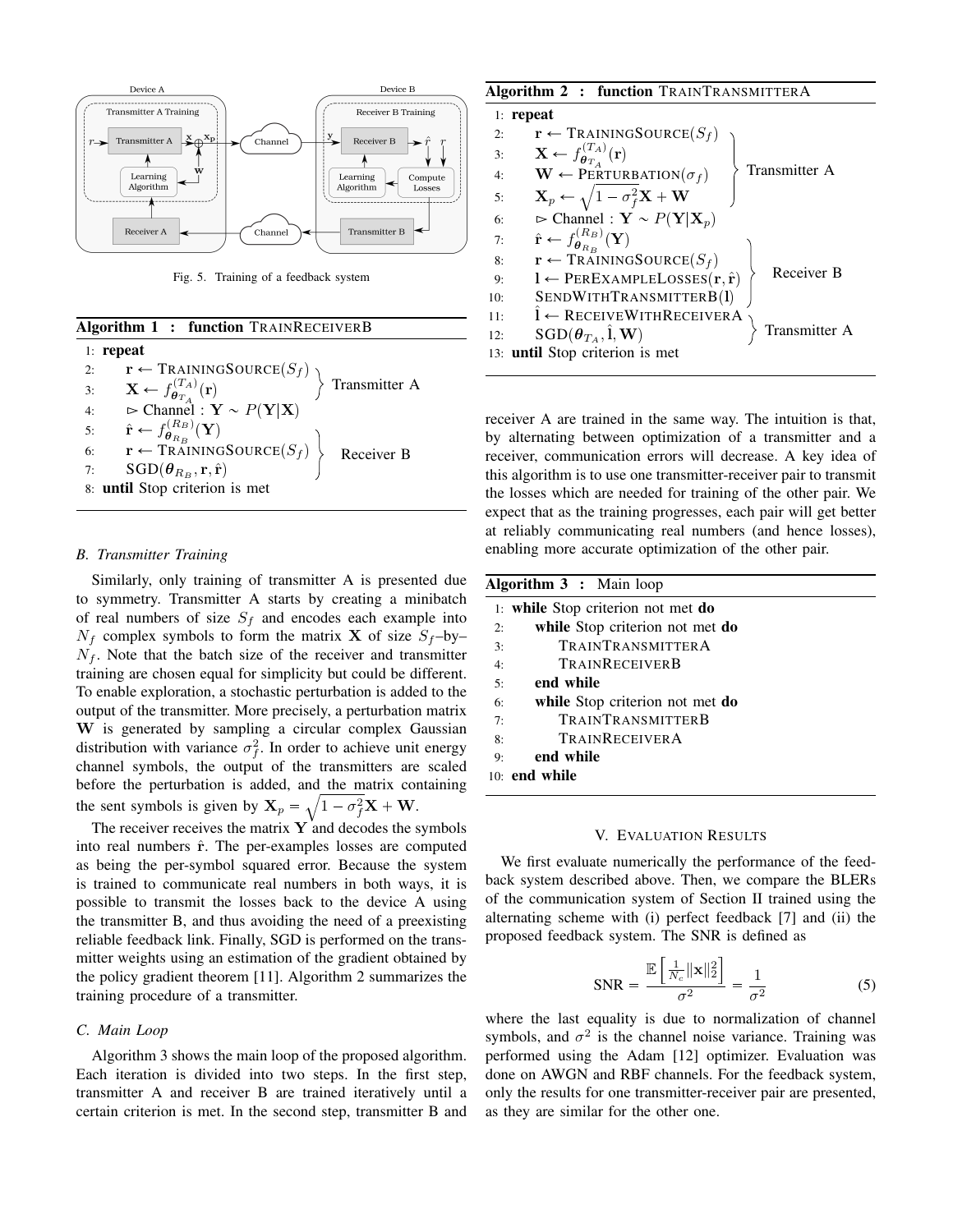

Fig. 6. MSE achieved by the proposed feedback system and an analog transmission system over AWGN and RBF channels

#### *A. Feedback System Transmitters and Receivers Architectures*

Both transmitters of the feedback system are made of two dense layers, a first one of  $10N_f$  units with ELU activation functions [3], and a second one of  $2N_f$  units with linear activations. The output of the second layer form the real and imaginary parts of the  $N_f$  complex channel symbols used to transmit a real number. A last layer normalizes the average energy per symbol.

Regarding the receivers, their first layers split the  $N_f$ received complex symbols into  $2N_f$  real numbers. Then, different architectures are used for the AWGN and RBF channel. In the AWGN channel case, a single hidden dense layer with  $10N_f$  units and ReLu activations [3], followed by an output layer consisting of a single-neuron dense layer with linear activation was found to be enough. In the RBF channel case, the receiver adopts a radio transformer network (RTN) [2] architecture, similar to the one used in [7], the only differences being that the second to last layer has  $10N_f$  units, and that the last layer has a single unit with linear activation.

# *B. Evaluation of the Feedback System*

In Fig. 6, the MSE achieved by the proposed feedback system and by an analog scheme are presented for AWGN and RBF channels. Considering the AWGN and RBF case,  $N_f$ was set to 4 and 5 respectively, and training was performed at an SNR of 10 dB and 20 dB respectively.  $\sigma_f^2$  was set to 0.02,  $S_f$  to 10<sup>5</sup>, and real numbers r to be sent are drawn from a uniform distribution on [0,1], i.e.,  $r \sim \mathcal{U}(0, 1)$ .

In the AWGN channel case, each real number was transmitted using  $N_f = 4$  channel uses. Before transmitting real numbers with the analog system, they are centered and scaled to have zero-mean and unit variance. The transmitted channel symbols vector corresponding to a real number  $r$  is therefore

$$
\mathbf{x} = \frac{r - \mathbb{E}\left[r\right] + j\left(r - \mathbb{E}\left[r\right]\right)}{\sqrt{2\text{var}(r)}}\mathbf{1}_{N_f}.\tag{6}
$$

Decoding is done by averaging over the repetitions and proper scaling:

$$
\hat{r} = \left[ \frac{\sqrt{2\text{var}(r)}}{2N_f} \sum_{j=1}^{N_f} \left( \Re\left(y^{(j)}\right) + \Im\left(y^{(j)}\right) \right) + \mathbb{E}\left[r\right] \right]_{\mathsf{T}_0}^{\perp 1} . \tag{7}
$$

Fig. 6a shows that over an AWGN channel, the feedback system and the analog system achieve similar performance. Moreover, when the SNR is greater than 0 dB, the MSE is lower than  $10^{-2}$ , meaning from our previous analysis (see Section III) that either the feedback system or an analog system with repetition can be used in lieu of a perfect feedback link to perform alternating training.

Regarding the RBF channel, comparison was done to an analog scheme with repetition over four channel uses in Fig. 6b. A pilot was added to perform equalization. Similarly to the AWGN case, real numbers are centered and scaled to have zero-mean and unit variance before sending. Detection is done by first computing an estimate of the channel gain  $h$ using the pilot, before averaging over the equalized received symbols and scaling:

$$
\hat{r} = \left[ \frac{\sqrt{2\text{var}(r)}}{2(N_f-1)} \sum_{j=1}^{N_f} \left( \Re\left( \frac{y^{(j)}}{\hat{h}} \right) + \Im\left( \frac{y^{(j)}}{\hat{h}} \right) \right) + \mathbb{E}\left[r\right] \right]_{\top 0}^{\bot 1} . \tag{8}
$$

For fairness, the number of channel uses for the feedback system was set to  $N_f = 5$ . Fig. 6b reveals that the feedback system outperforms the analog approach, with a maximum gain of approximately 3dB being achieved around an MSE of  $10^{-2}$ . On an RBF channel, these results show that the feedback system is capable of providing an MSE of  $10^{-2}$  at SNR = 10 dB, which should be sufficient for the alternative training.

# *C. Alternating Training using the Feedback System*

Next, the performance of communication systems as introduced in Section II are evaluated. We are interested in BLERs achieved by communication systems, as introduced in Section II, when trained using feedback systems instead of a perfect